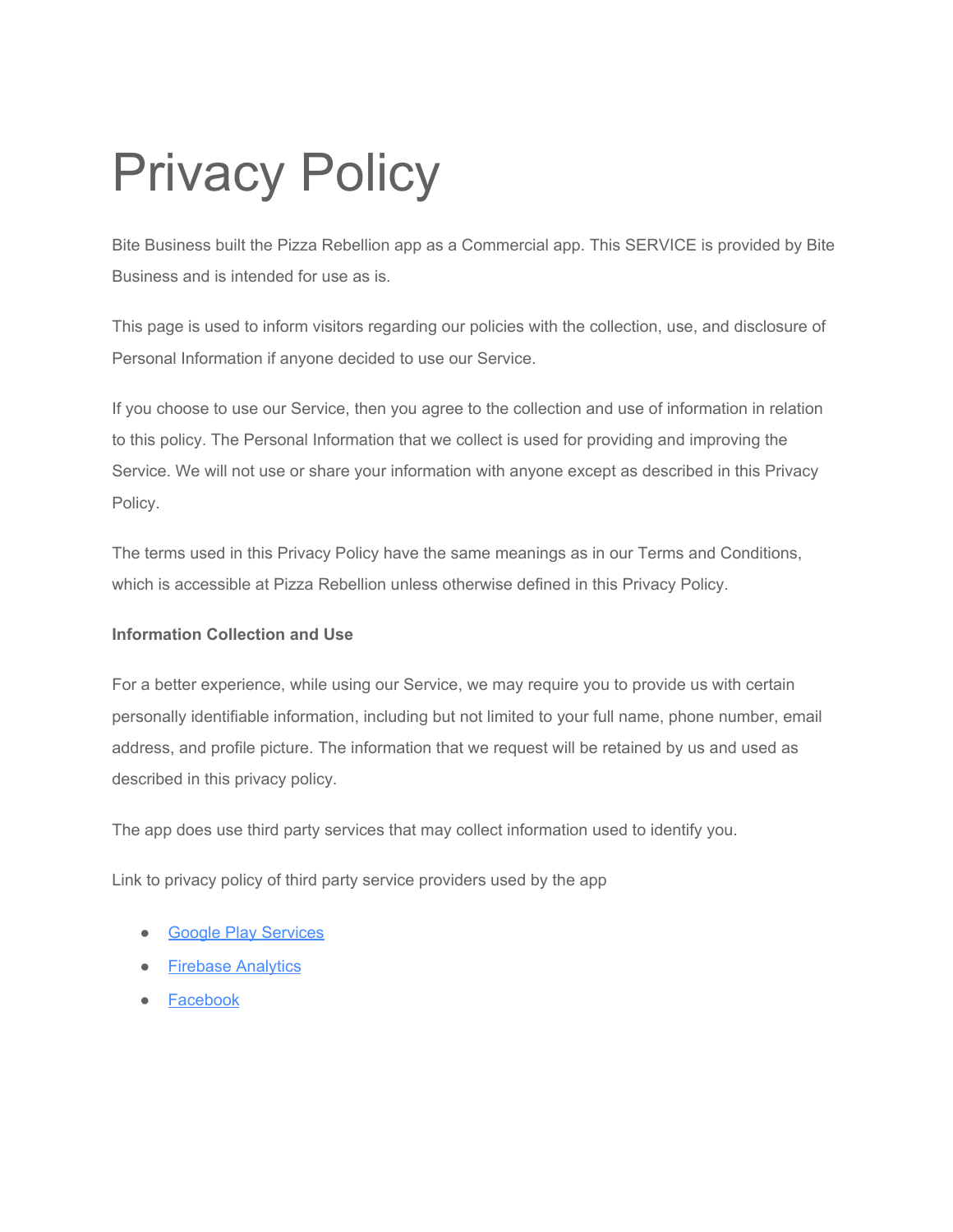#### **Log Data**

We want to inform you that whenever you use our Service, in a case of an error in the app we collect data and information (through third party products) on your phone called Log Data. This Log Data may include information such as your device Internet Protocol ("IP") address, device name, operating system version, the configuration of the app when utilizing our Service, the time and date of your use of the Service, and other statistics.

#### **Cookies**

Cookies are files with a small amount of data that are commonly used as anonymous unique identifiers. These are sent to your browser from the websites that you visit and are stored on your device's internal memory.

This Service does not use these "cookies" explicitly. However, the app may use third party code and libraries that use "cookies" to collect information and improve their services. You have the option to either accept or refuse these cookies and know when a cookie is being sent to your device. If you choose to refuse our cookies, you may not be able to use some portions of this Service.

#### **Service Providers**

We may employ third-party companies and individuals due to the following reasons:

- To facilitate our Service:
- To provide the Service on our behalf;
- To perform Service-related services; or
- To assist us in analyzing how our Service is used.

We want to inform users of this Service that these third parties have access to your Personal Information. The reason is to perform the tasks assigned to them on our behalf. However, they are obligated not to disclose or use the information for any other purpose.